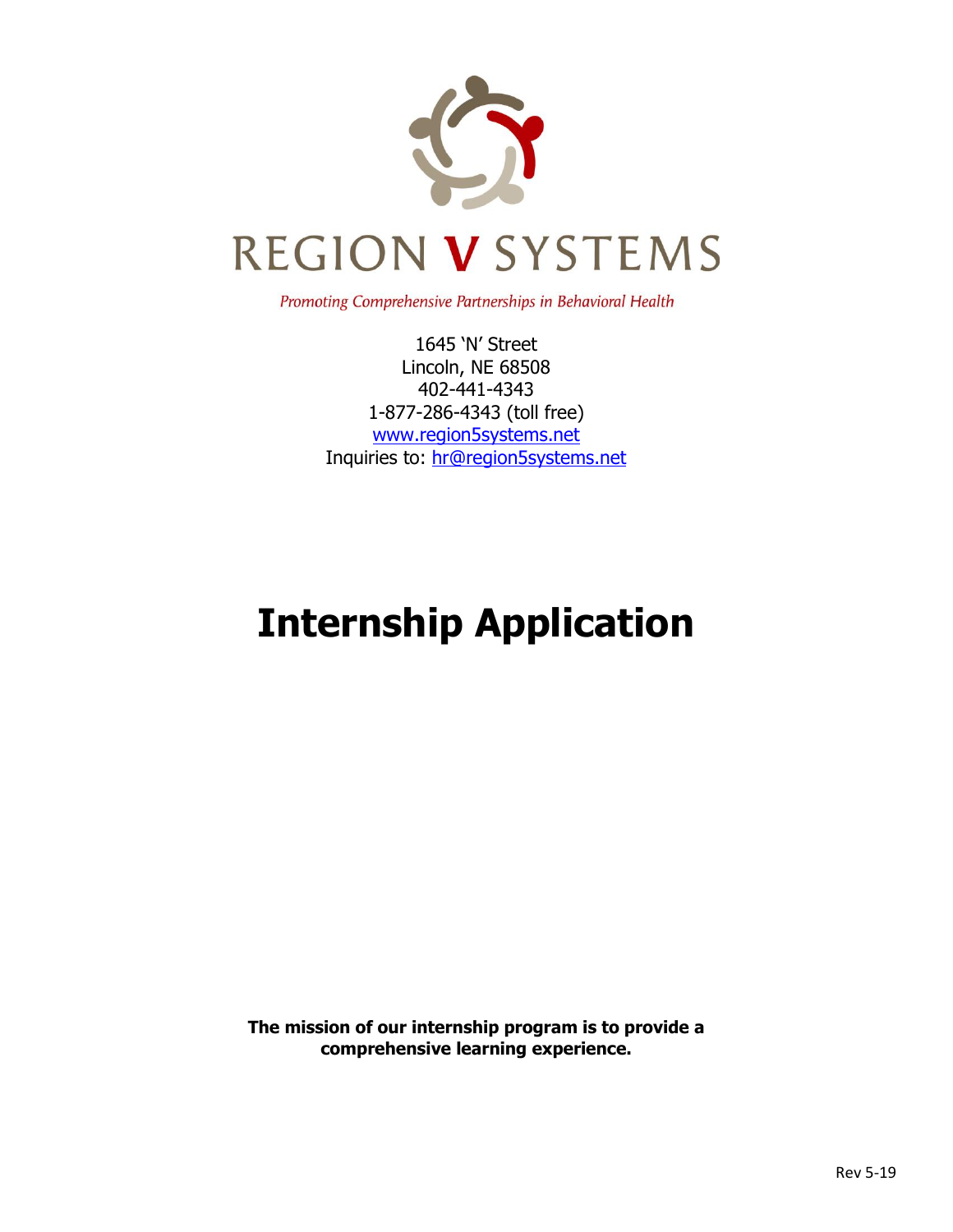## **PLEASE PRINT LEGIBLY**

**Today's Date: \_\_\_\_\_\_\_\_\_\_\_\_\_\_\_\_\_\_\_\_\_**

|                                                                                                                                                                                                                                                                                                                                        | <b>APPLICANT INFORMATION</b>      |                      |                |                                                |                                                                                                                  |  |  |
|----------------------------------------------------------------------------------------------------------------------------------------------------------------------------------------------------------------------------------------------------------------------------------------------------------------------------------------|-----------------------------------|----------------------|----------------|------------------------------------------------|------------------------------------------------------------------------------------------------------------------|--|--|
| Last Name                                                                                                                                                                                                                                                                                                                              |                                   |                      | First          |                                                | M.I.                                                                                                             |  |  |
| <b>Street Address</b>                                                                                                                                                                                                                                                                                                                  |                                   |                      |                |                                                | Apartment/Unit #                                                                                                 |  |  |
| City                                                                                                                                                                                                                                                                                                                                   |                                   |                      |                |                                                | Zip Code                                                                                                         |  |  |
| Best # to reach you from $8:00$ a.m. $-4:30$ p.m.                                                                                                                                                                                                                                                                                      |                                   |                      | E-mail Address |                                                |                                                                                                                  |  |  |
|                                                                                                                                                                                                                                                                                                                                        | Are you at least 19 years of age? | <b>YES</b><br>П      | NO.<br>П       | Social Security #                              |                                                                                                                  |  |  |
| Systems before?                                                                                                                                                                                                                                                                                                                        | Have you interned with Region V   | <b>YES</b><br>$\Box$ | NO.<br>$\Box$  | If yes, indicate dates and type of internship: |                                                                                                                  |  |  |
| felony?                                                                                                                                                                                                                                                                                                                                | Have you ever been convicted of a | <b>YES</b><br>П      | <b>NO</b><br>П | conviction will be considered.                 | Convictions will not automatically disqualify internship<br>candidates. The seriousness of the crime and date of |  |  |
| □ High school diploma/GED<br>$\Box$ College courses<br>Associate's degree<br>□ BA/BS degree<br>$\Box$ Master's degree<br>$\Box$ Ph.D.<br><b>GENERAL INFORMATION</b><br>Please indicate the hours that you are available for your internship. Region V's hours are 8:00 a.m. - 4:30 p.m.<br>Monday                                      |                                   |                      |                |                                                |                                                                                                                  |  |  |
| Tuesday                                                                                                                                                                                                                                                                                                                                |                                   |                      |                |                                                |                                                                                                                  |  |  |
| Wednesday                                                                                                                                                                                                                                                                                                                              |                                   |                      |                |                                                |                                                                                                                  |  |  |
| Thursday                                                                                                                                                                                                                                                                                                                               |                                   |                      |                |                                                |                                                                                                                  |  |  |
| Friday                                                                                                                                                                                                                                                                                                                                 | From: New York Promotion          |                      |                |                                                |                                                                                                                  |  |  |
| Which department/program are you interested in? Check all that apply. If checking more than one, rank in order of preference by writing<br>a "1" by your first choice and so on.<br>__ Continuous Quality Improvement (CQI)<br>$\Box$<br>_ Family & Youth Investment (FYI Program) (Case Management)<br><b>Prevention Coordination</b> |                                   |                      |                |                                                |                                                                                                                  |  |  |

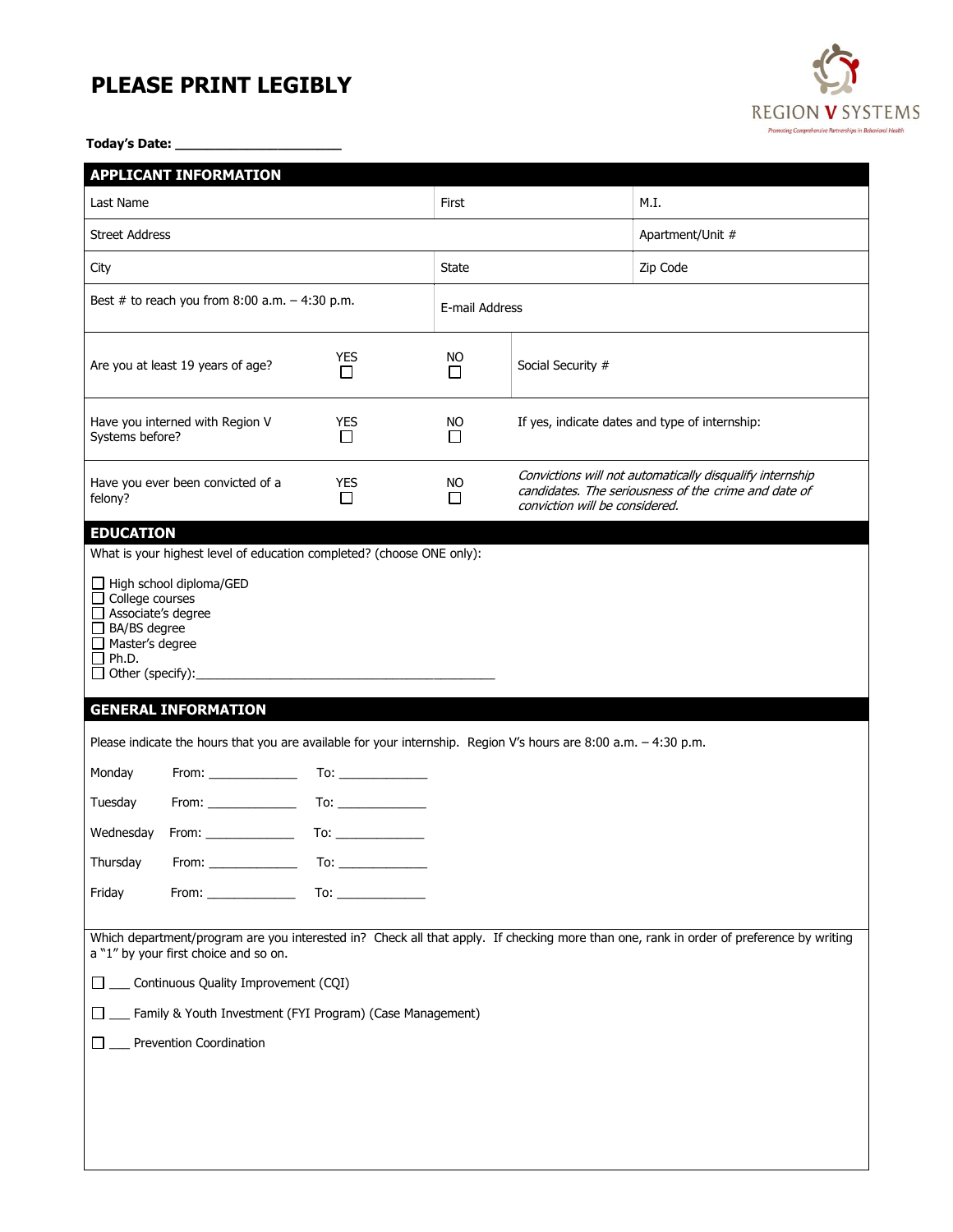| What academic/practicum supervision requirements, if any, do you have? (how often and with whom)<br>What are at least three of your strengths and how will they be applicable in this experience?<br>Is there any other information you would like us to know in considering your application?<br>What is the primary reason you wish to intern at Region V Systems?<br>$\Box$ Workforce re-entry<br>Associate/bachelor's degree practicum<br>Master's degree practicum<br>Are you currently attending an accredited college/university? $\Box$ Yes $\Box$ No<br>If yes, where?<br>What degree are you working on? $\Box$ Associate's<br>□ BS/BA □ Master's<br>Number of TOTAL Hours Required for Academic Credit or Practicum:<br>Major:<br>Instructor's Phone: (<br>Practicum Instructor:<br>$\mathcal{C}$<br><b>Instructor's Email Address:</b><br>Anticipated Start Date with Region V (Mth/Day/Yr):<br>Anticipated End Date with Region V (Mth/Day/Yr):<br>How many hours a week do you want to intern?<br><b>REFERRAL SOURCE</b><br>How did you hear about internship opportunities with Region V Systems?<br>Friend/Neighbor/Relative<br>□ College/University | <b>GENERAL INFORMATION CONTINUED</b> |  |  |  |  |  |  |
|----------------------------------------------------------------------------------------------------------------------------------------------------------------------------------------------------------------------------------------------------------------------------------------------------------------------------------------------------------------------------------------------------------------------------------------------------------------------------------------------------------------------------------------------------------------------------------------------------------------------------------------------------------------------------------------------------------------------------------------------------------------------------------------------------------------------------------------------------------------------------------------------------------------------------------------------------------------------------------------------------------------------------------------------------------------------------------------------------------------------------------------------------------------------|--------------------------------------|--|--|--|--|--|--|
|                                                                                                                                                                                                                                                                                                                                                                                                                                                                                                                                                                                                                                                                                                                                                                                                                                                                                                                                                                                                                                                                                                                                                                      |                                      |  |  |  |  |  |  |
|                                                                                                                                                                                                                                                                                                                                                                                                                                                                                                                                                                                                                                                                                                                                                                                                                                                                                                                                                                                                                                                                                                                                                                      |                                      |  |  |  |  |  |  |
|                                                                                                                                                                                                                                                                                                                                                                                                                                                                                                                                                                                                                                                                                                                                                                                                                                                                                                                                                                                                                                                                                                                                                                      |                                      |  |  |  |  |  |  |
|                                                                                                                                                                                                                                                                                                                                                                                                                                                                                                                                                                                                                                                                                                                                                                                                                                                                                                                                                                                                                                                                                                                                                                      |                                      |  |  |  |  |  |  |
|                                                                                                                                                                                                                                                                                                                                                                                                                                                                                                                                                                                                                                                                                                                                                                                                                                                                                                                                                                                                                                                                                                                                                                      |                                      |  |  |  |  |  |  |
|                                                                                                                                                                                                                                                                                                                                                                                                                                                                                                                                                                                                                                                                                                                                                                                                                                                                                                                                                                                                                                                                                                                                                                      |                                      |  |  |  |  |  |  |
|                                                                                                                                                                                                                                                                                                                                                                                                                                                                                                                                                                                                                                                                                                                                                                                                                                                                                                                                                                                                                                                                                                                                                                      |                                      |  |  |  |  |  |  |
|                                                                                                                                                                                                                                                                                                                                                                                                                                                                                                                                                                                                                                                                                                                                                                                                                                                                                                                                                                                                                                                                                                                                                                      |                                      |  |  |  |  |  |  |
|                                                                                                                                                                                                                                                                                                                                                                                                                                                                                                                                                                                                                                                                                                                                                                                                                                                                                                                                                                                                                                                                                                                                                                      |                                      |  |  |  |  |  |  |
|                                                                                                                                                                                                                                                                                                                                                                                                                                                                                                                                                                                                                                                                                                                                                                                                                                                                                                                                                                                                                                                                                                                                                                      |                                      |  |  |  |  |  |  |
|                                                                                                                                                                                                                                                                                                                                                                                                                                                                                                                                                                                                                                                                                                                                                                                                                                                                                                                                                                                                                                                                                                                                                                      |                                      |  |  |  |  |  |  |
|                                                                                                                                                                                                                                                                                                                                                                                                                                                                                                                                                                                                                                                                                                                                                                                                                                                                                                                                                                                                                                                                                                                                                                      |                                      |  |  |  |  |  |  |
|                                                                                                                                                                                                                                                                                                                                                                                                                                                                                                                                                                                                                                                                                                                                                                                                                                                                                                                                                                                                                                                                                                                                                                      |                                      |  |  |  |  |  |  |
|                                                                                                                                                                                                                                                                                                                                                                                                                                                                                                                                                                                                                                                                                                                                                                                                                                                                                                                                                                                                                                                                                                                                                                      |                                      |  |  |  |  |  |  |
|                                                                                                                                                                                                                                                                                                                                                                                                                                                                                                                                                                                                                                                                                                                                                                                                                                                                                                                                                                                                                                                                                                                                                                      |                                      |  |  |  |  |  |  |
|                                                                                                                                                                                                                                                                                                                                                                                                                                                                                                                                                                                                                                                                                                                                                                                                                                                                                                                                                                                                                                                                                                                                                                      |                                      |  |  |  |  |  |  |
|                                                                                                                                                                                                                                                                                                                                                                                                                                                                                                                                                                                                                                                                                                                                                                                                                                                                                                                                                                                                                                                                                                                                                                      |                                      |  |  |  |  |  |  |
|                                                                                                                                                                                                                                                                                                                                                                                                                                                                                                                                                                                                                                                                                                                                                                                                                                                                                                                                                                                                                                                                                                                                                                      |                                      |  |  |  |  |  |  |
|                                                                                                                                                                                                                                                                                                                                                                                                                                                                                                                                                                                                                                                                                                                                                                                                                                                                                                                                                                                                                                                                                                                                                                      |                                      |  |  |  |  |  |  |
|                                                                                                                                                                                                                                                                                                                                                                                                                                                                                                                                                                                                                                                                                                                                                                                                                                                                                                                                                                                                                                                                                                                                                                      |                                      |  |  |  |  |  |  |
|                                                                                                                                                                                                                                                                                                                                                                                                                                                                                                                                                                                                                                                                                                                                                                                                                                                                                                                                                                                                                                                                                                                                                                      |                                      |  |  |  |  |  |  |
|                                                                                                                                                                                                                                                                                                                                                                                                                                                                                                                                                                                                                                                                                                                                                                                                                                                                                                                                                                                                                                                                                                                                                                      |                                      |  |  |  |  |  |  |
|                                                                                                                                                                                                                                                                                                                                                                                                                                                                                                                                                                                                                                                                                                                                                                                                                                                                                                                                                                                                                                                                                                                                                                      |                                      |  |  |  |  |  |  |
|                                                                                                                                                                                                                                                                                                                                                                                                                                                                                                                                                                                                                                                                                                                                                                                                                                                                                                                                                                                                                                                                                                                                                                      |                                      |  |  |  |  |  |  |
|                                                                                                                                                                                                                                                                                                                                                                                                                                                                                                                                                                                                                                                                                                                                                                                                                                                                                                                                                                                                                                                                                                                                                                      |                                      |  |  |  |  |  |  |
|                                                                                                                                                                                                                                                                                                                                                                                                                                                                                                                                                                                                                                                                                                                                                                                                                                                                                                                                                                                                                                                                                                                                                                      |                                      |  |  |  |  |  |  |
|                                                                                                                                                                                                                                                                                                                                                                                                                                                                                                                                                                                                                                                                                                                                                                                                                                                                                                                                                                                                                                                                                                                                                                      |                                      |  |  |  |  |  |  |
|                                                                                                                                                                                                                                                                                                                                                                                                                                                                                                                                                                                                                                                                                                                                                                                                                                                                                                                                                                                                                                                                                                                                                                      |                                      |  |  |  |  |  |  |
|                                                                                                                                                                                                                                                                                                                                                                                                                                                                                                                                                                                                                                                                                                                                                                                                                                                                                                                                                                                                                                                                                                                                                                      |                                      |  |  |  |  |  |  |
|                                                                                                                                                                                                                                                                                                                                                                                                                                                                                                                                                                                                                                                                                                                                                                                                                                                                                                                                                                                                                                                                                                                                                                      |                                      |  |  |  |  |  |  |
|                                                                                                                                                                                                                                                                                                                                                                                                                                                                                                                                                                                                                                                                                                                                                                                                                                                                                                                                                                                                                                                                                                                                                                      |                                      |  |  |  |  |  |  |
|                                                                                                                                                                                                                                                                                                                                                                                                                                                                                                                                                                                                                                                                                                                                                                                                                                                                                                                                                                                                                                                                                                                                                                      |                                      |  |  |  |  |  |  |
|                                                                                                                                                                                                                                                                                                                                                                                                                                                                                                                                                                                                                                                                                                                                                                                                                                                                                                                                                                                                                                                                                                                                                                      |                                      |  |  |  |  |  |  |
|                                                                                                                                                                                                                                                                                                                                                                                                                                                                                                                                                                                                                                                                                                                                                                                                                                                                                                                                                                                                                                                                                                                                                                      |                                      |  |  |  |  |  |  |
|                                                                                                                                                                                                                                                                                                                                                                                                                                                                                                                                                                                                                                                                                                                                                                                                                                                                                                                                                                                                                                                                                                                                                                      |                                      |  |  |  |  |  |  |
|                                                                                                                                                                                                                                                                                                                                                                                                                                                                                                                                                                                                                                                                                                                                                                                                                                                                                                                                                                                                                                                                                                                                                                      |                                      |  |  |  |  |  |  |
|                                                                                                                                                                                                                                                                                                                                                                                                                                                                                                                                                                                                                                                                                                                                                                                                                                                                                                                                                                                                                                                                                                                                                                      |                                      |  |  |  |  |  |  |
|                                                                                                                                                                                                                                                                                                                                                                                                                                                                                                                                                                                                                                                                                                                                                                                                                                                                                                                                                                                                                                                                                                                                                                      |                                      |  |  |  |  |  |  |
|                                                                                                                                                                                                                                                                                                                                                                                                                                                                                                                                                                                                                                                                                                                                                                                                                                                                                                                                                                                                                                                                                                                                                                      |                                      |  |  |  |  |  |  |
|                                                                                                                                                                                                                                                                                                                                                                                                                                                                                                                                                                                                                                                                                                                                                                                                                                                                                                                                                                                                                                                                                                                                                                      | Region V Website                     |  |  |  |  |  |  |
|                                                                                                                                                                                                                                                                                                                                                                                                                                                                                                                                                                                                                                                                                                                                                                                                                                                                                                                                                                                                                                                                                                                                                                      |                                      |  |  |  |  |  |  |
|                                                                                                                                                                                                                                                                                                                                                                                                                                                                                                                                                                                                                                                                                                                                                                                                                                                                                                                                                                                                                                                                                                                                                                      |                                      |  |  |  |  |  |  |
| $\Box$ Faith-based Organization                                                                                                                                                                                                                                                                                                                                                                                                                                                                                                                                                                                                                                                                                                                                                                                                                                                                                                                                                                                                                                                                                                                                      |                                      |  |  |  |  |  |  |
| □ Career/Volunteer Fair                                                                                                                                                                                                                                                                                                                                                                                                                                                                                                                                                                                                                                                                                                                                                                                                                                                                                                                                                                                                                                                                                                                                              |                                      |  |  |  |  |  |  |
|                                                                                                                                                                                                                                                                                                                                                                                                                                                                                                                                                                                                                                                                                                                                                                                                                                                                                                                                                                                                                                                                                                                                                                      |                                      |  |  |  |  |  |  |
|                                                                                                                                                                                                                                                                                                                                                                                                                                                                                                                                                                                                                                                                                                                                                                                                                                                                                                                                                                                                                                                                                                                                                                      | Other Interns                        |  |  |  |  |  |  |
|                                                                                                                                                                                                                                                                                                                                                                                                                                                                                                                                                                                                                                                                                                                                                                                                                                                                                                                                                                                                                                                                                                                                                                      | $\Box$ Other (specify):              |  |  |  |  |  |  |